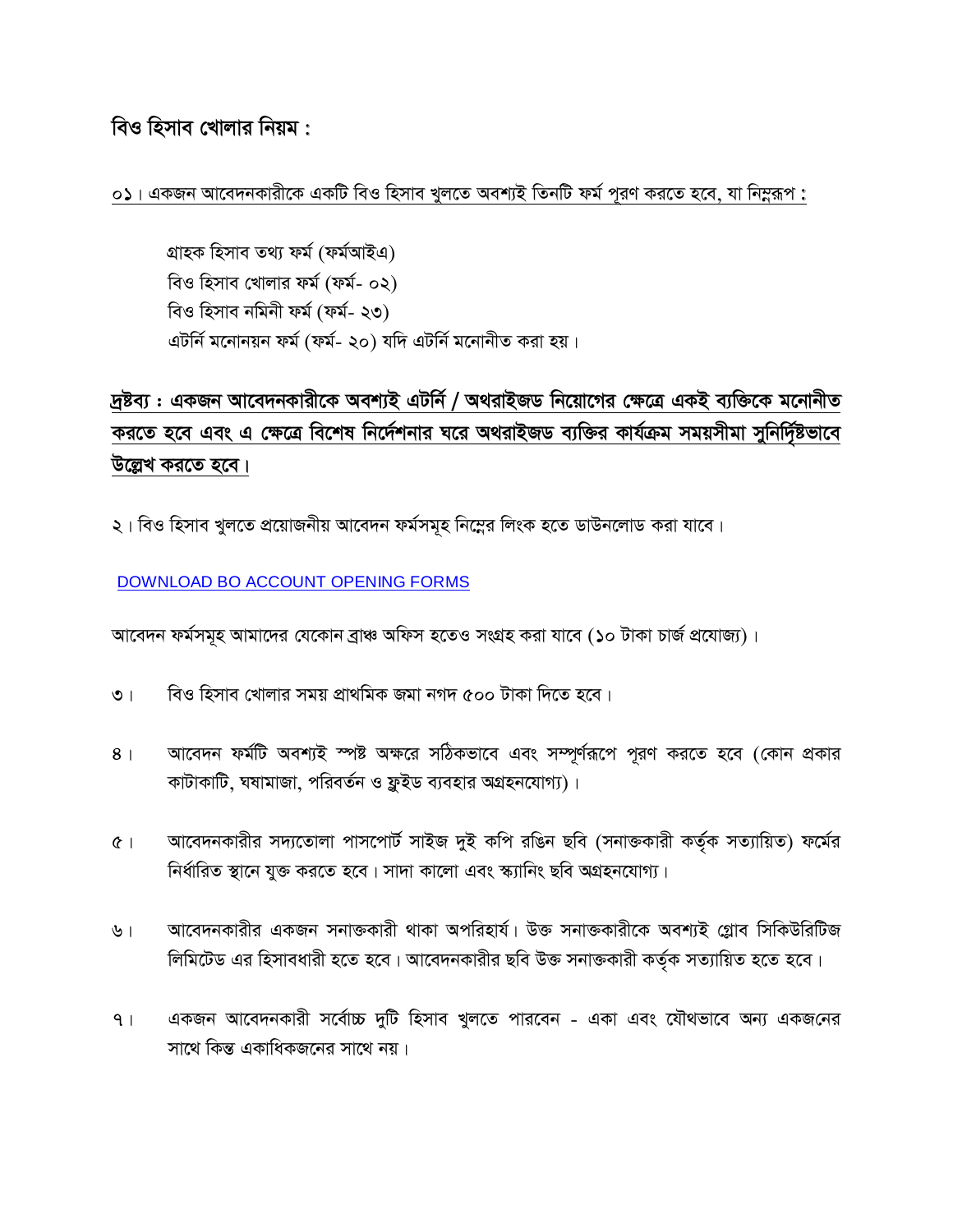- 'ফর্ম ২৩' হিসাবধারীর নমিনীর তথ্য দিয়ে পূরণ করতে হবে। নমিনীর ফর্মে সদ্যতোলা এক কপি ছবি  $b$ <sup>1</sup> এবং স্বাক্ষর অপরিহার্য। নমিনীর ছবিটি হিসাবধারী কর্তৃক সত্যায়িত হতে হবে।
- জাতীয় পরিচয়পত্র অথবা পাসপোর্ট অথবা ব্যাংক সার্টিফিকেট এর ফটোকপি আবেদনপত্রের সাথে জমা  $\delta$ । দিতে হবে।
- NRB হিসাবের ক্ষেত্রে এটর্নি/ অথরাইজড নিয়োগ বাধ্যতামূলক। এক্ষেত্রে হিসাবধারীর বৈধ পাসপোর্টের  $501$ (ভিসা সহ) সত্যায়িত অনুলিপি আবেদনপত্রের সাথে জমা দিতে হবে। NRB হিসাবধারীর ব্যাংক হিসাব অবশ্যই বাংলাদেশের যেকোন ব্যাংকে FC হিসাব হতে হবে।
- NRB হিসাবের ক্ষেত্রে ফর্ম এর দ্বিতীয় পাতায় Contact details ঘরে হিসাবধারীর Local address  $551$ লিখতে হবে।
- যদি Power of Attorney মনোনীত করা হয়, তাহলে Power of Attorney জন্য POA 'ফর্ম ২০' পূরণ  $521$ করতে হবে, ফর্মে উল্লেখিত এটর্নির ছবি (হিসাবধারী সত্যায়িত) সংযুক্ত করতে হবে।
- যদি হিসাবধারীর স্বাক্ষর ইংরেজীতে হয় তাহলে তা Capital Letters এ অগ্রনযোগ্য।  $501$
- যারা ব্যক্তিগতভাবে উপস্থিত হয়ে বিও হিসাব খোলার ফর্ম, ছবি, দরকারি কাগজপত্র এবং টাকা জমা  $58<sub>1</sub>$ দিতে পারবেন না, তারা কুরিয়ার বা অন্য যেকোন মাধ্যমে গ্লোব সিকিউরিটিজ লিমিটেড এর অনুকূলে একটি ৫০০ টাকার পে অর্ডারমসহ সকল পূরণকৃত ফর্ম, ছবি ও দরকারী কাগজপত্র নিম্লোক্ত ঠিকানায় পাঠাতে পারবেন।

গ্লোব সিকিউরিটিজ লিমিডেট ট্রেক # ১৮৯ ঢাকা স্টক এক্সচেঞ্জ লিমিটেড, রুম#৩০২ ও ৩১৪ স্টক এক্সচেঞ্জ বিল্ডিং, ৯/এফ, মতিঝিল বা/এ ঢাকা-১০০০।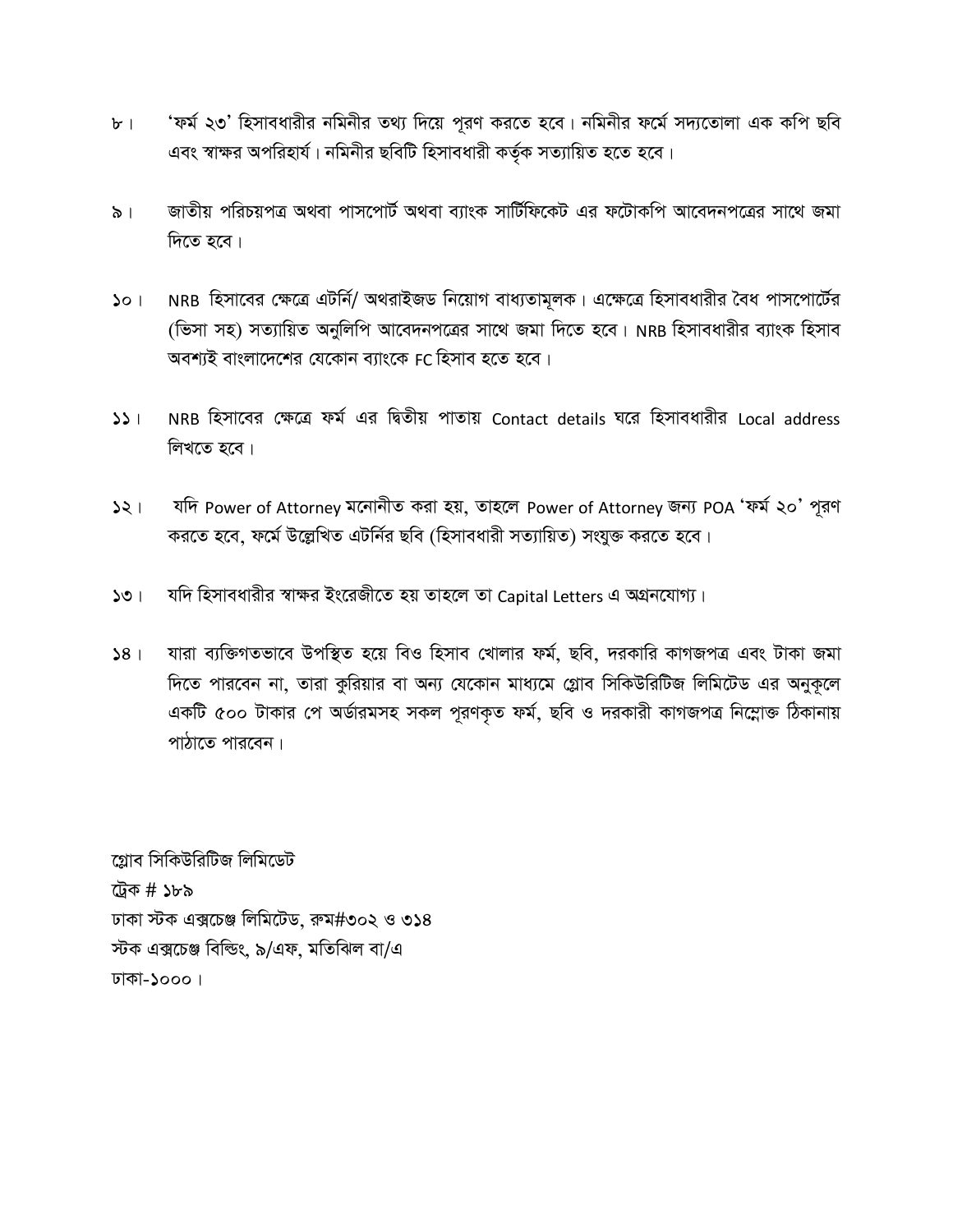## How to Open a BO Account

- 1. The applicant or applicants must fill three parts to open a BO A/C and they are as follows:
	- 1. CUSTOMER INFORMATION FORM (Form-IA)
	- 2. BO ACCOUNT OPENING FORM (Form 02)
	- 3. BO ACCOUNT NOMINATION FORM (Form-23)
	- 4. POWER OF ATTORNY FORM (Form-20) if an attorney is nominated

Note: The applicant should choose the same person as an Attorney and Authorized and state in the special instruction segment, the power to be exercised by the person and period as well.

2. All forms required to open BO account with Globe can be downloaded from the following link.

## [DOWNLOAD BO ACCOUNT OPENING FORMS](http://globedse.com/download/BO-account-opening-form.pdf)

These forms can also be collected from any of our branches at a charge of Tk.10.

- 3. Tk.500 is required to be paid in cash as initial deposit while submitting the BO account opening forms.
- 4. The application forms must be filled up appropriately and completely with legible hand writing (any kind of pen throwing, over writing, rubbing out or altering is unacceptable).
- 5. Two copies of applicant's recent passport size color photographs, attested by the said introducer, should be attached at the fixed position. Black-white and scanned photographs are unacceptable.
- 6. An introducer of the applicant is mandatory. The said introducer must be an account holder of Globe Securities Ltd. The introducer must attest the photographs of the applicant.
- 7. An applicant can open maximum two BO accounts one individually and another one jointly with a single person but not more than with one person.
- 8. 'Form 23' must be filled with the information of the account holder's nominee. A copy of the nominee's recent photograph and signature are necessary. His / Her photograph should be attested by the account holder.